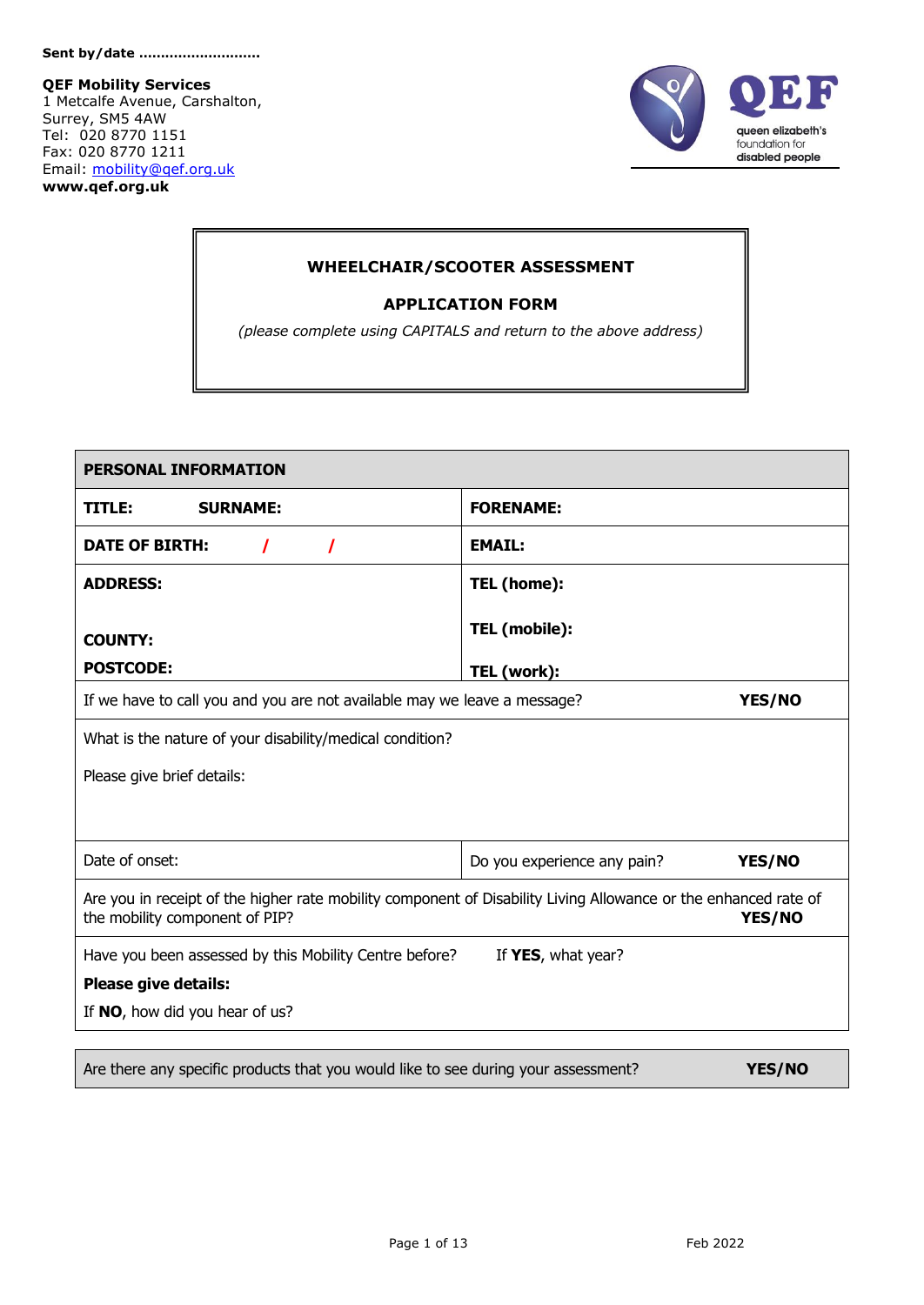| Please state manufacturer and model details:                                     | manufacturer or model: |  |  | Please explain why you are interested in this particular |  |  |
|----------------------------------------------------------------------------------|------------------------|--|--|----------------------------------------------------------|--|--|
|                                                                                  |                        |  |  |                                                          |  |  |
|                                                                                  |                        |  |  |                                                          |  |  |
|                                                                                  |                        |  |  |                                                          |  |  |
| Please let us know if you will be using the report to provide information to any |                        |  |  |                                                          |  |  |

In order to meet your needs, and to ensure we have the right products available for trial, please complete the following:

### **A. About Your Circumstances**

third party. If so, please give details:

1. Please describe how your condition affects you

2. What do you hope to gain from your assessment?

3. If you currently have any mobility or healthcare equipment e.g. walking frame or oxygen cylinder which you wish to carry on a mobility vehicle, please provide details & dimensions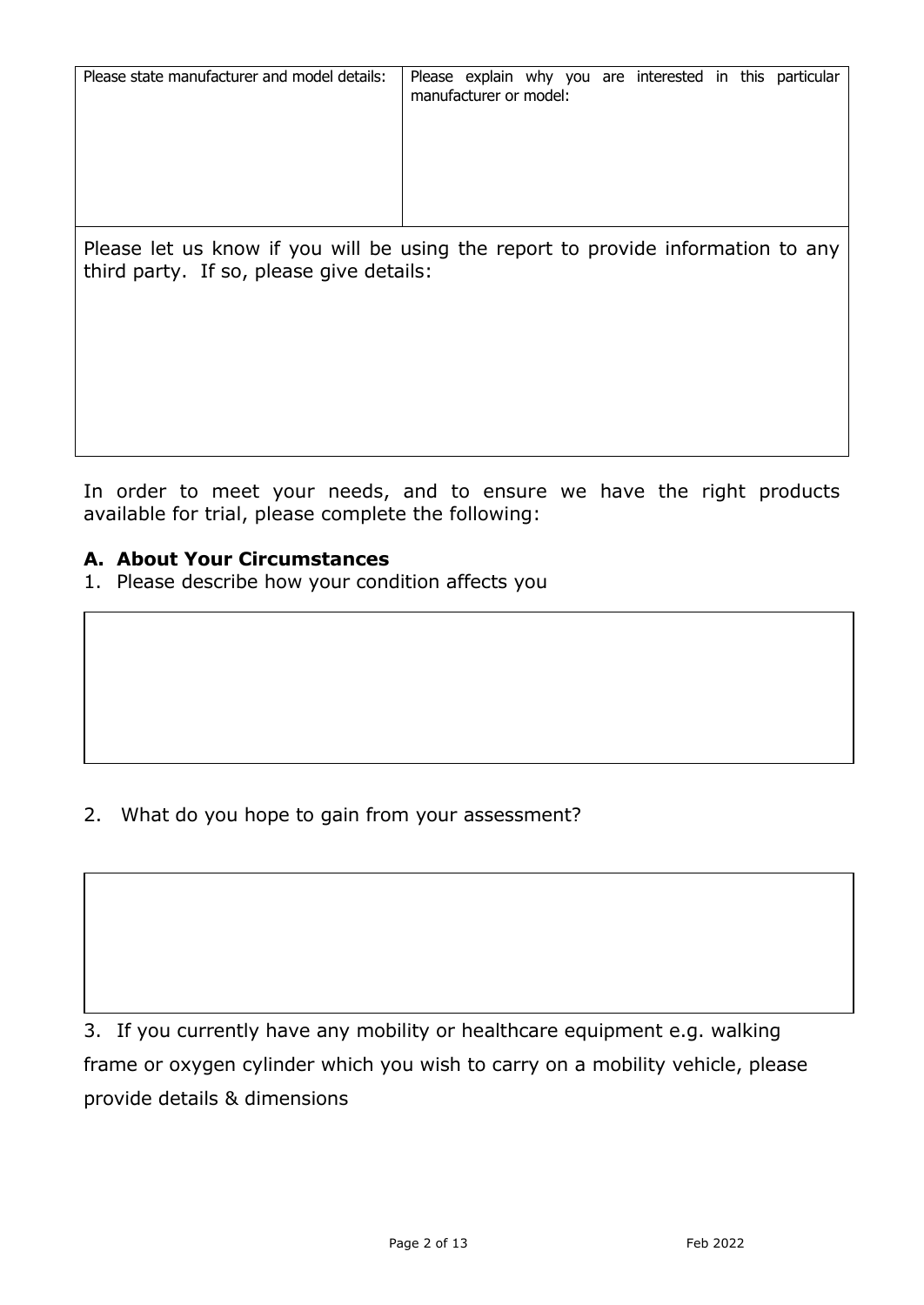4. Do you have any previous driving experience in a car/ scooter or powered wheelchair? If so please give details

| 5. If you would like to take your mobility vehicle in a car for use at your |
|-----------------------------------------------------------------------------|
| destination, what is the make and model of the car?                         |
|                                                                             |
| Estate / hatchback (circle answer)                                          |
|                                                                             |
| 6. Are you planning to change your car?<br>YES / NO                         |

# **B: About You**

| 1. Do you wear glasses for distance? YES / NO |             |  |
|-----------------------------------------------|-------------|--|
| 2. What is your Height:                       | and Weight: |  |

3. Are you right or left-handed? **RIGHT / LEFT**

4. How do you currently get around indoors?

5. How do you currently get around outdoors?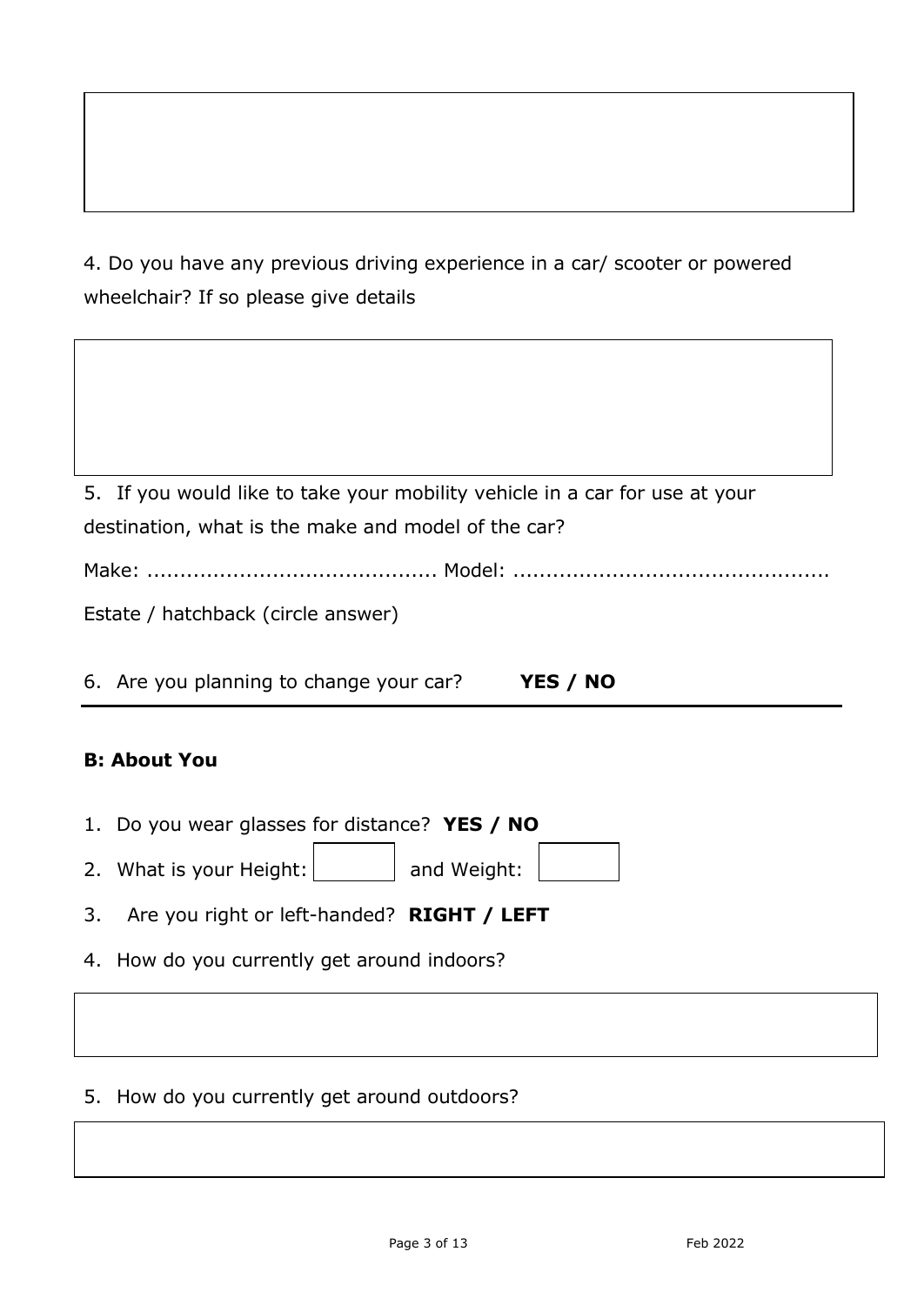# 6. Can you stand independently from sitting? **YES / NO / ONLY WITH ASSISTANCE**

7. Please add anything else you think we ought to know

**C. Environmental Factors** (where mobility vehicle is to be used)

1. Please describe access into your home. Mention everything that needs to be considered e.g. Front door width (please measure), step Heights, pathway Surfaces, Communal Areas, lifts

2. If taking your mobility vehicle indoors, please describe access around the house. In particular we need to know

Internal doorway widths **(please measure exactly):** 

Narrow corridor widths & available turning circles **(please measure exactly):**

3. Describe where you want to go in your vehicle and what you need to negotiate.

E.g. Maximum distance required, roads, kerb heights, rough terrain (grass, gravel, pavement, steep hills.

| Also                 |          |  |
|----------------------|----------|--|
| Use of dropped kerbs | Yes / No |  |
| Pedestrian crossings | Yes / No |  |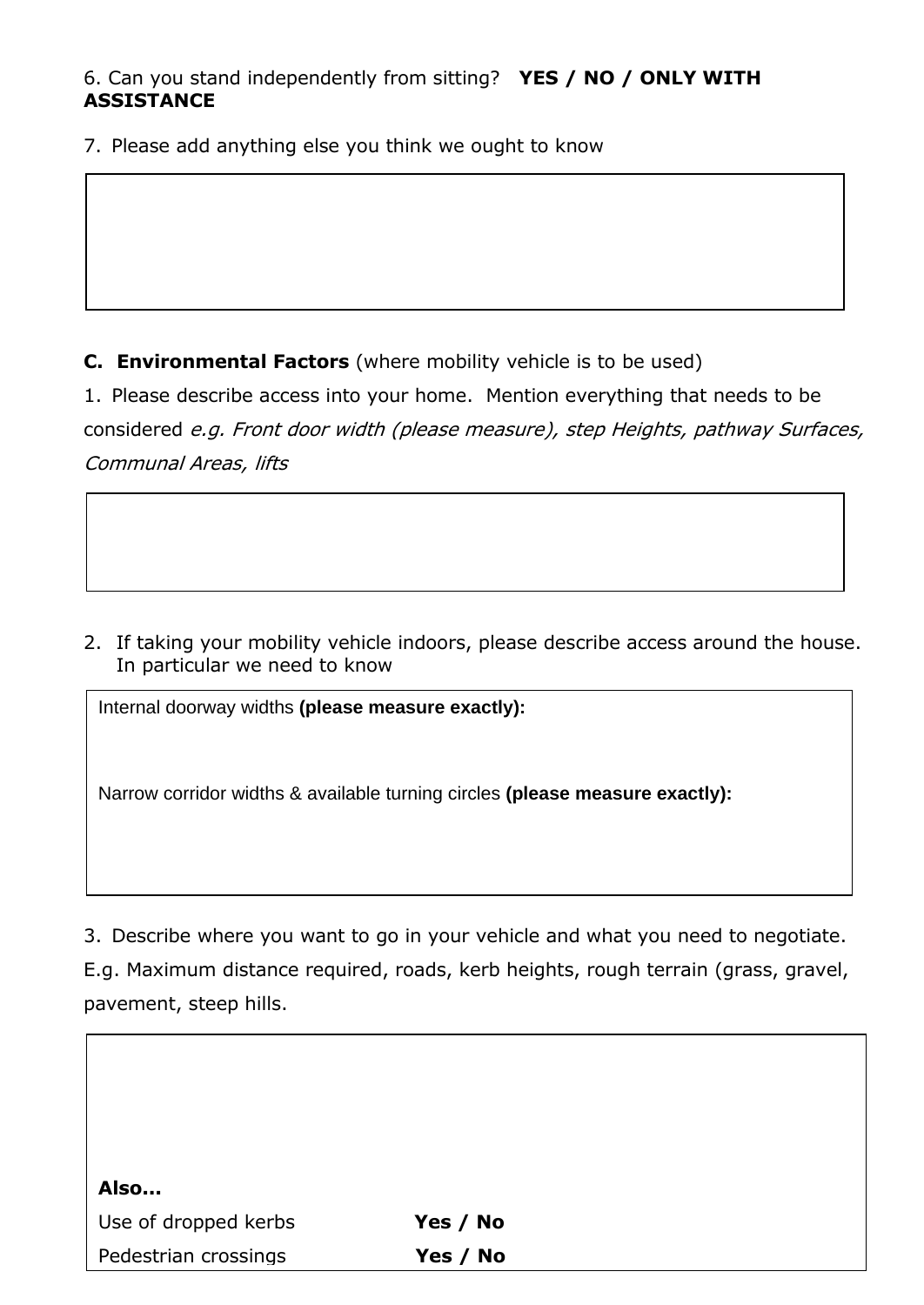4. Provided lifting and loading problems can be solved, would you like to take it in:

Public Transport  $\Box$ Private car  $\Box$ Community Vehicles (Dial-a-ride)  $\Box$ 

wheelchair accessible vehicles

5. Where will you store and charge your vehicle?

Is there a power point in situ? Yes / No

6. When do you want to use the vehicle?

| At night (it gets dark by 3pm in winter) |  |
|------------------------------------------|--|
| In the day                               |  |
| Both day and night                       |  |

| <b>General Practitioner (GP) / Consultant:</b> |                   |  |
|------------------------------------------------|-------------------|--|
| <b>Telephone Number:</b>                       |                   |  |
| <b>Address:</b>                                |                   |  |
| County:                                        | <b>Post Code:</b> |  |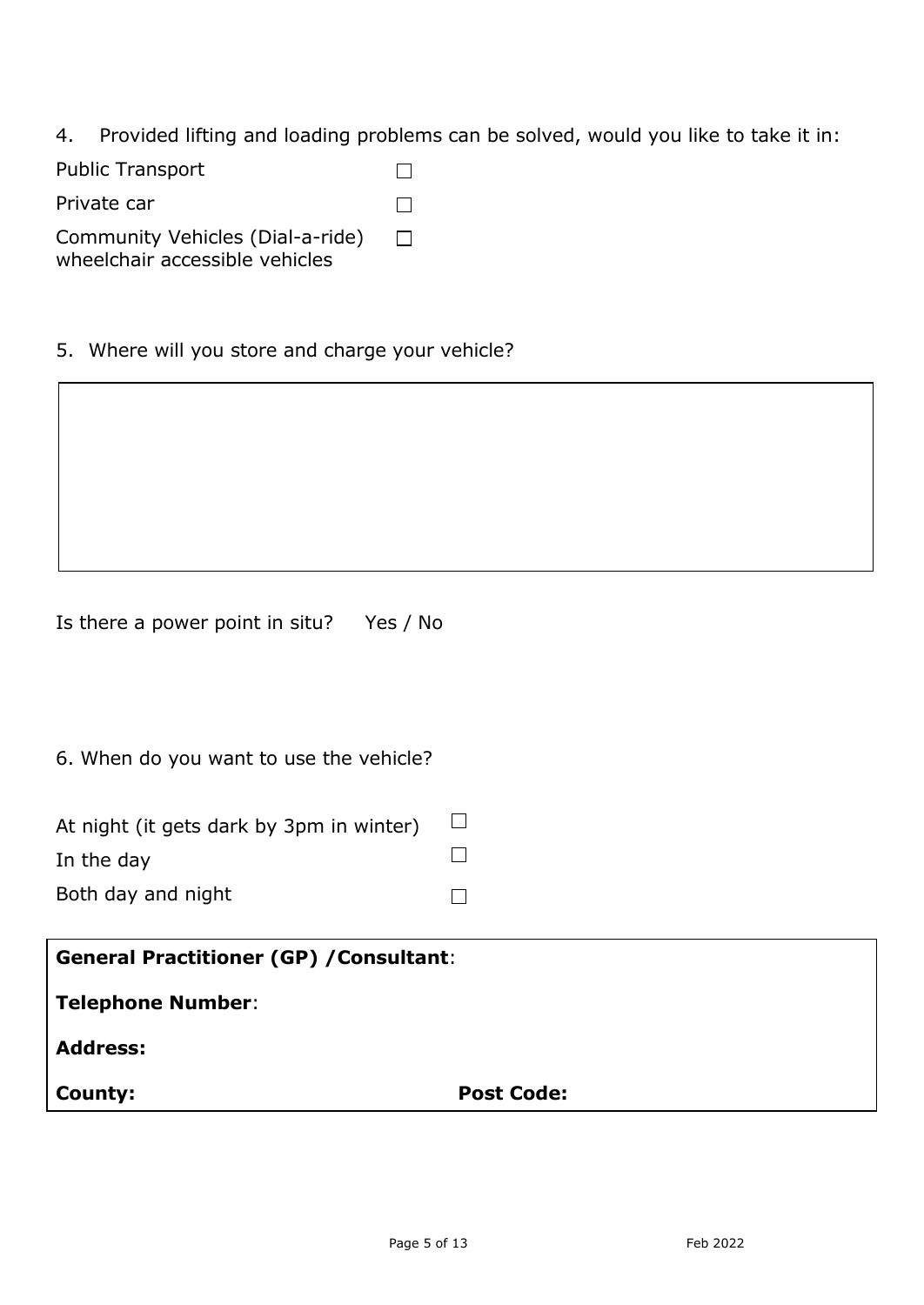## **DECLARATION**

I agree that the assessment may involve some manual handling **YES/NO** application to enable me to access any relevant equipment, such as the static rig unit or into a car.

I agree that staff may record images during assessments to provide **YES/NO** additional content to the written report.

I give consent for this assessment to be carried out and for QEF **YES/NO** Mobility Services to contact my Doctor, should it be considered necessary, for any further medical information relevant to this assessment, which will be treated in strict confidence.

I agree that a copy of the report will be sent to my Doctor by QEF Mobility Services. **YES/NO**

I understand I have the right to withdraw from the assessment at any time. **YES/NO**

I accept that if I fail to attend my appointment, or do not complete **YES/NO** the assessment or if I do not give at least 7 days cancellation notice, the fee will not be refunded.

There will be a 25% administration charge for all cancellations if another appointment is not required.

**Signed …………….……………… Date ………………………………**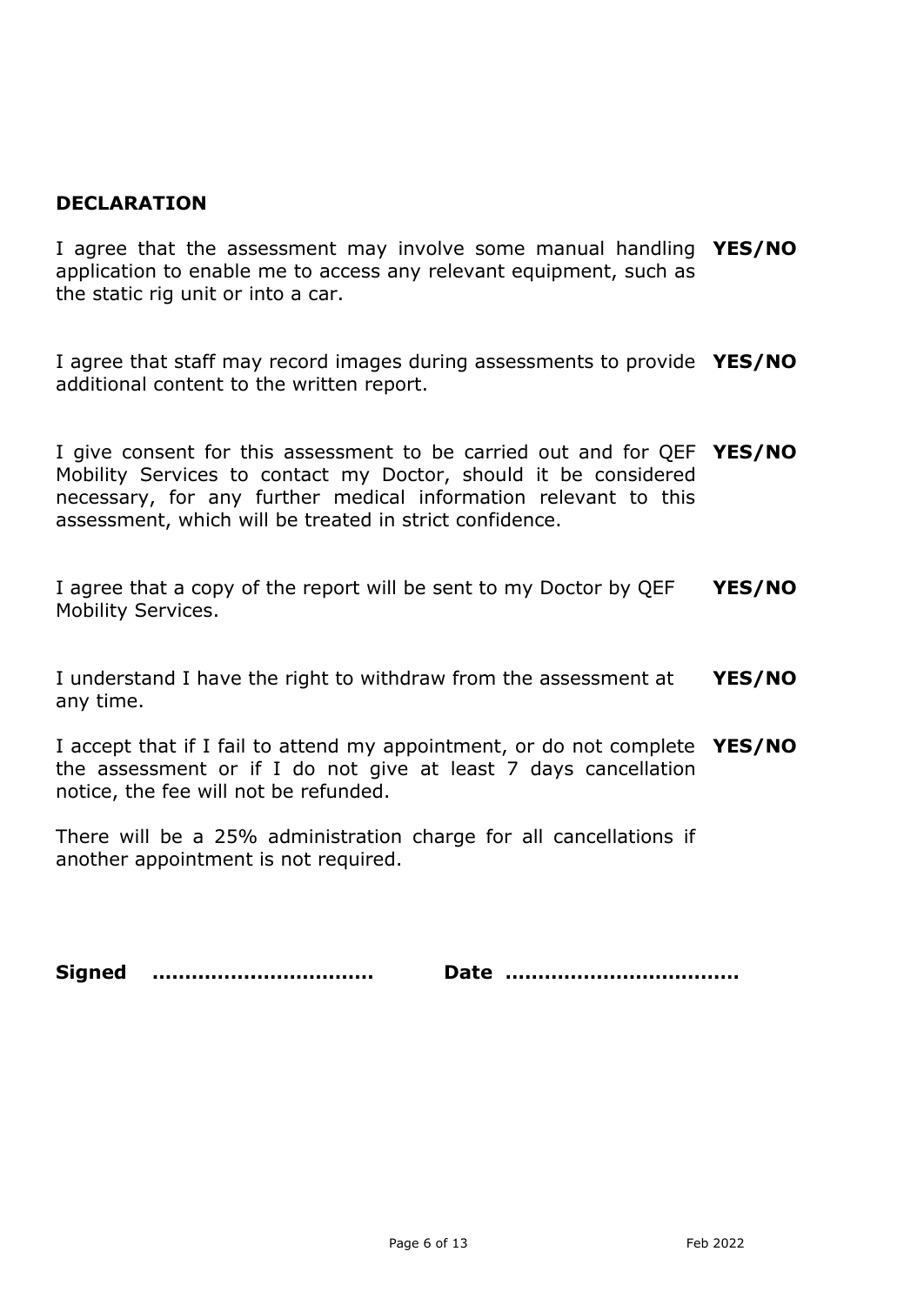### **PAYMENT**

(taken at time of booking assessment)

### **A member of our bookings team will contact you once we have received your application form, to book your assessment and take payment**

### **Full cost of an assessment: £150.00**

**MasterCard/Visa/Delta/Switch** \*(please delete as appropriate)

 **Cheque/Postal Orde**r\*(please delete as appropriate): made payable to "QEF Mobility Services". **\***Please enclose with this application form.

**If you are not paying for the assessment yourself, please list below the name and address of the person or organisation who has agreed to meet the cost of the assessment.**

| Name (person/organisation): |                        |  |
|-----------------------------|------------------------|--|
| Address:                    | Postcode:              |  |
| Contact Name:               | <b>Contact Tel No:</b> |  |
| Email address (if known):   |                        |  |

### **OFFICE USE ONLY**

Amount paid: £ Ref :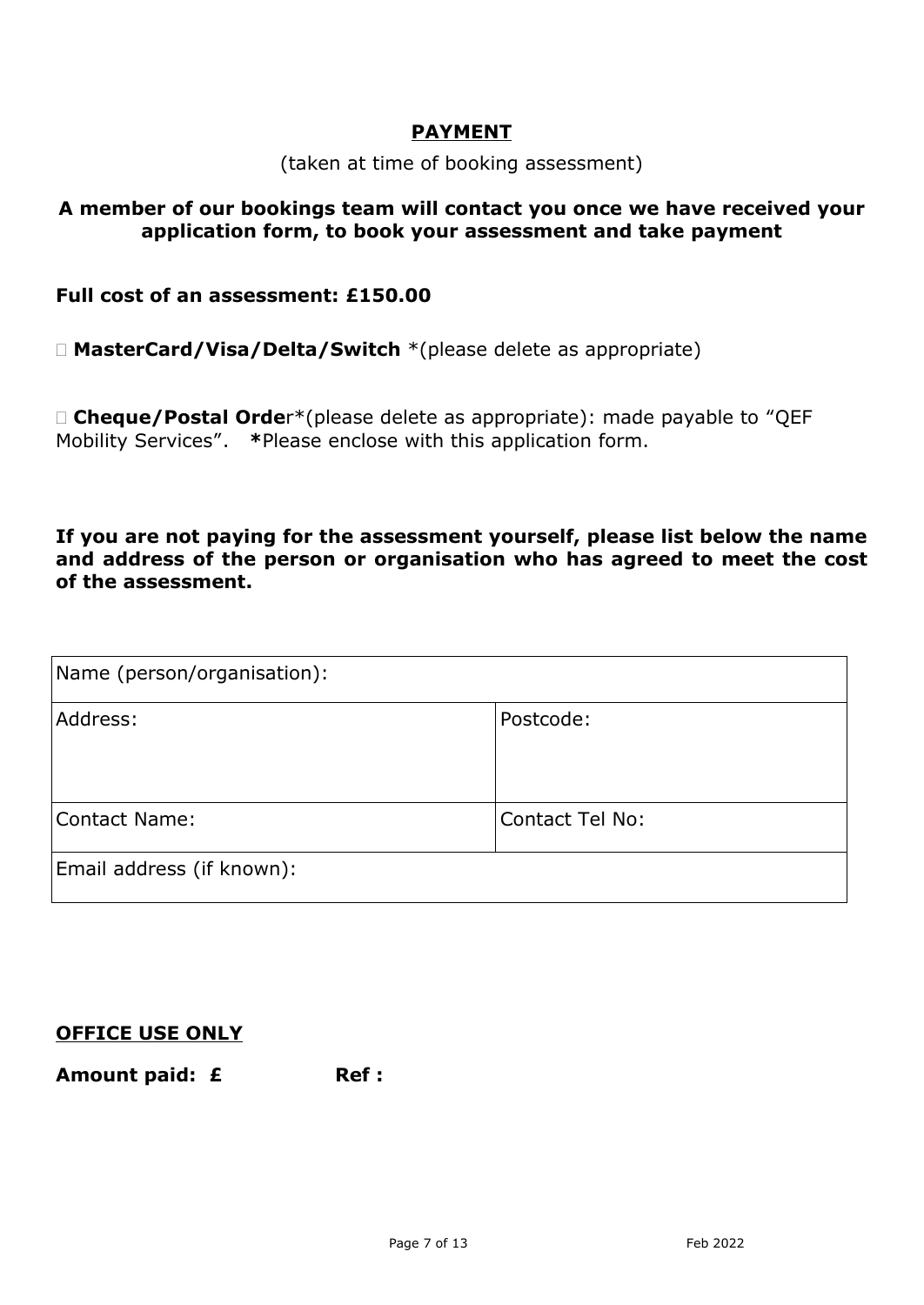## **EQUAL OPPORTUNITIES DATA**

We are obliged to ask this information from the organisations that fund our service.

You do not have to answer these questions, and if you choose not to, this will not make any difference to the service you receive.

# **Ethnic Origin**:

Asian Bangladeshi ( ) Asian Indian ( ) Asian Other ( ) Asian Pakistani ( )

Black African ( ) Black Caribbean ( ) Black Other ( ) Chinese ( )

Mixed Other ( ) Mixed White + Asian ( ) Mixed White + Black African

Mixed ( ) Mixed White + Black Caribbean ( )

White British ( ) White Irish ( ) White Other ( )

Ethnic Other ( ) Please specify\_\_\_\_\_\_\_\_\_\_\_\_\_\_\_\_\_\_\_\_\_\_\_\_\_

Declined to comment ( )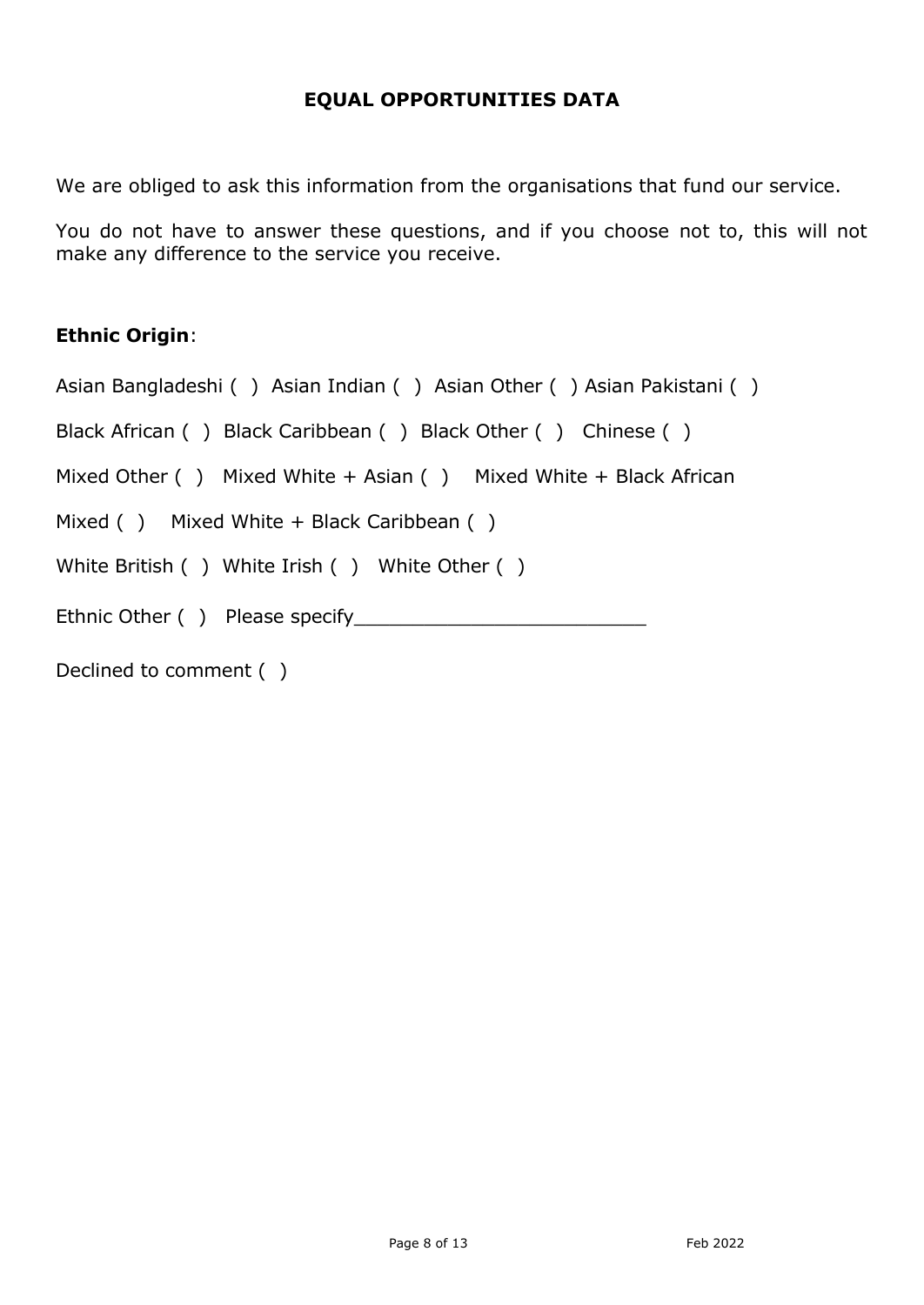# **PLEASE READ, SIGN AND RETURN WITH YOUR APPLICATION FORM**

If there is a Power of Attorney in place or a court appointed deputy, please attach a copy of the document

If you are over the age of 13 and wish for someone to act or speak on your behalf, please complete their contact details below.

# **Individual 1**

| Please indicate when you would like QEF to contact the person named above: - |  |
|------------------------------------------------------------------------------|--|

| To make appointments on my behalf                 | YES   □         | NO <sub>□</sub> |
|---------------------------------------------------|-----------------|-----------------|
| To discuss progress, recommendations and outcomes | $YES$ $\square$ | NO <sub>□</sub> |

# **Individual 2**

| Please indicate when you would like QEF to contact the person named above: - |          |  |
|------------------------------------------------------------------------------|----------|--|
| To make appointments on my behalf                                            | YES NO D |  |
| To discuss progress, recommendations and outcomes TES $\Box$ NO $\Box$       |          |  |
|                                                                              |          |  |
|                                                                              |          |  |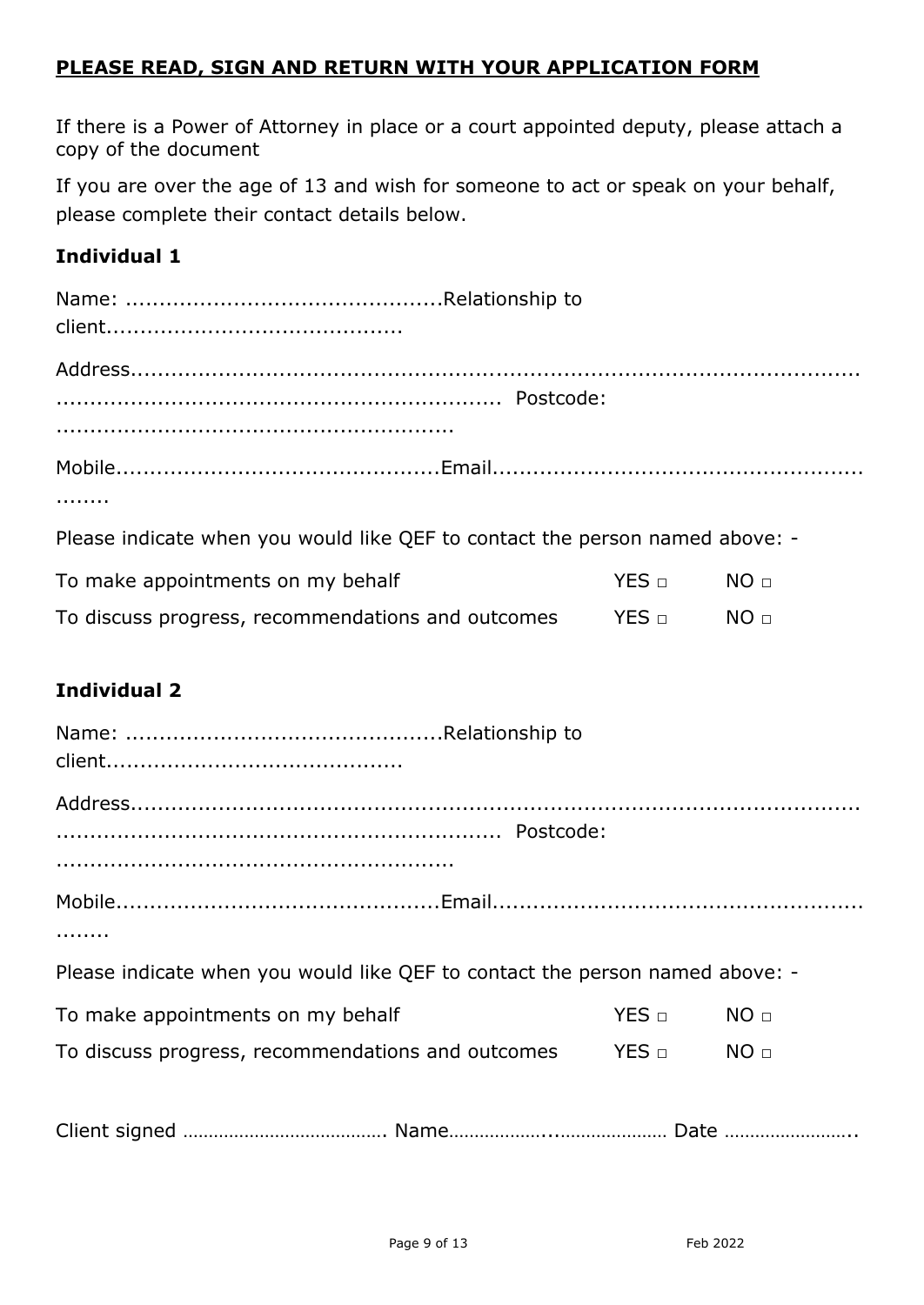# **QEF Mobility Service - Privacy Policy**

QEF Mobility Service understands that privacy and the security of your personal information is extremely important. Because of that, this policy sets out what we do with your information and what we do to keep it secure. It also explains where and how we collect your personal information, how long we will keep it, who we share it with as well as your rights over any personal information we hold about you.

### **What information do we have or hold on you?**

We may collect personal information about you when you contact us regarding any aspect of our work e.g. assessment services, driving school, advice and information on mobility, equipment/room hire, events and training courses. We will ensure that we only collect enough information in order to allow us to provide the appropriate service, report to our funders, and which is reasonable and fair. The sort of information we will hold will include:

- Personal Information relevant to the service you are accessing, such as your contact details, date of birth, National Insurance number, financial details and any feedback you give to us;
- Information about the services that we provide to you (including for example, the things we have provided to you, when and where, what you paid, the way you use our Service, and so on);
- Information regarding the outcome of any assessment we provide and reports summarising these outcomes including medical references;
- Information about how you have used our services for example, we try to identify how we have worked with you. If you use our website, we try to identify when and how you use it through the use of cookies;
- Sensitive personal information regarding your racial/ethnic origin and your health including disabling conditions.
- Call logs detailing discussions we have had with you or a  $3<sup>rd</sup>$  party relating to you.

Please note that providing your personal information is a condition of using our service so if you are unable to share this information with us then we will be unable to help you.

### **Lawful basis**

The GDPR requires us to rely on one or more lawful grounds to process your personal information. These are the grounds we think are relevant:

- Where you've given us your consent for us to use your personal information in a certain way. For example, we are seeking your consent at the end of this form for a lot of the processing we undertake.
- Where necessary so that we can comply with a legal obligation. For example where we need to share your personal information with regulatory bodies which govern our work and services, such as notifying the DVLA as the licensing authority for drivers in the UK.
- · Where necessary for the performance of a contract which we have with you or to take steps before entering a contract (for example, if you wish to arrange an assessment with us or to hire equipment).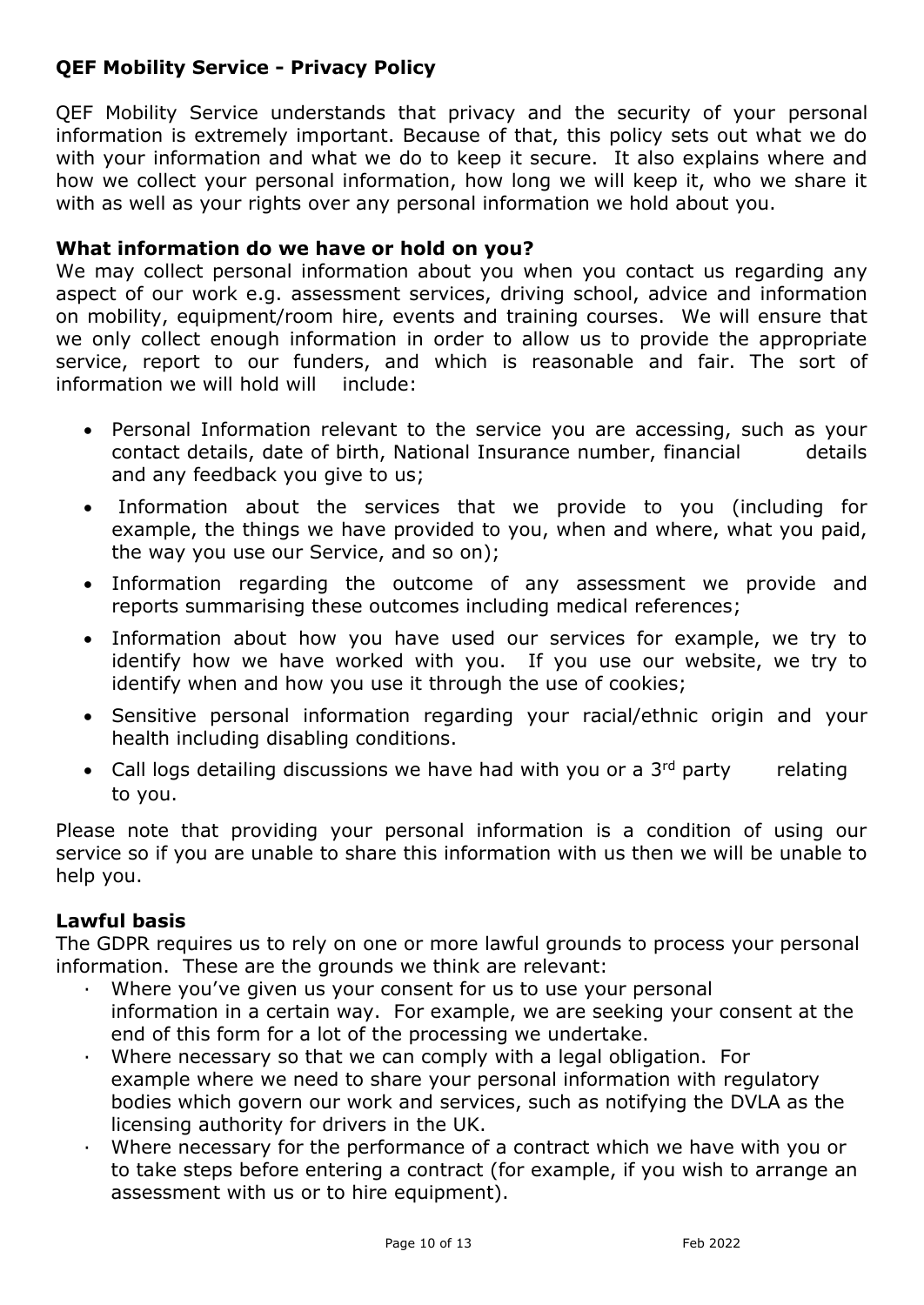Some processing is undertaken on the basis that it is in our legitimate interests and not overridden by your rights. For example, information about how you have used our services.

### **How we use your information**

Personal information which you supply to us may be used a number of ways, for example:

- · To provide you with an efficient assessment of your needs
- · To help us understand more about you and to improve our service;
- · To provide the services you requested;
- · To ensure efficient and accurate administration of your request;
- · To process your request or payment;
- · To manage your case or complaint
- · To help answer your questions and solve any issues you have;
- · For statistical analysis to:
- · provide services to the wider community, including on a national
- · level, through the use of anonymised information.
- · support a grant or funding application through the use of anonymised information
- · report to existing funders
- · inform annual reports

In accordance with our retention policy we will keep your personal information for 8 years after which it will be securely disposed of.

### **How we will ensure your information is kept safe**

- · We take security measures to protect your information including ensuring only authorised personnel have access to administrative areas of the building;
- · storing paper-based information in lockable areas;
- · limiting access to paper-based and electronic information to those who need to see it;
- · running through ID verification questions before disclosing information over the telephone;
- · implementing access controls to our information technology
- disposing of data at the end of the retention period
- information will only be transferred outside of the UK with your consent and if specified secure conditions are met.

### **How we share your information**

- The outcome of your assessment and associated notes will be disclosed to:-
- · Your funder including solicitors, insurance companies and employers;
- · The referring agent for example Motability, The Police and the DVLA;
- · Healthcare professionals within the NHS or in private practice, including your GP, hospital consultants/specialists, local therapy teams, and the DVLA medical branch;
- Someone with a Power of Attorney or a court appointed deputy to act on your behalf in financial or medical decisions.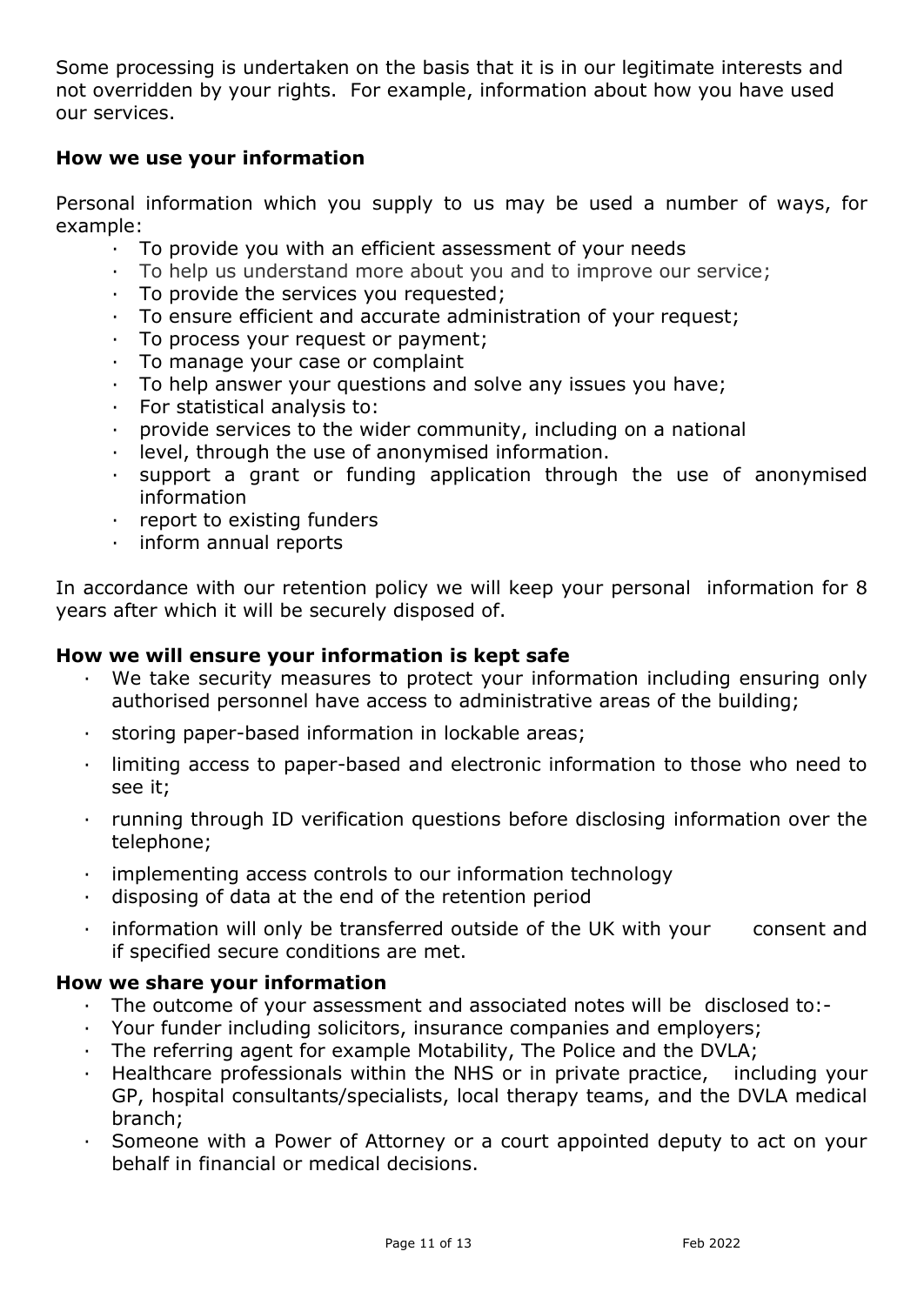We may disclose your personal data to third parties when permitted to do so including:

- · where we are acting as the data processor for another data controller;
- · where we have a contract with a processor acting on our behalf;
- · if we have a lawful basis for doing so;

· if we are under a duty to disclose or share your personal data in order to comply with any legal obligation. This includes providing your personal data to other organisations, such as the Police, for the purposes of prevention and detection of crime and the DVLA for the purposes of your own or public safety.

We will not disclose your data to anyone else without your consent.

### **Your rights**

We will ensure you can exercise your rights in relation to the personal data you provide to us.

You have the right: of access; to rectification; to erasure; to restrict processing; and to object. You have the right to data portability and where QEF use an industry standard application, we will provide portable data formats. If you wish to exercise these rights please contact dataprotection@gef.org.uk. There is an additional right relating to automated decision making but QEF does not undertake any automated decision-making activities.

If you have any privacy-related questions or unresolved problems relating to the use of your personal data, you may complain to us by contacting us at [dataprotection@qef.org.uk](mailto:dataprotection@qef.org.uk)

You also have the right to complain to the Information Commissioner's Office about our collection and use of your personal data. They can be contacted at Information Commissioner's Office, Wycliffe House, Water Lane, Wilmslow, Cheshire, SK9 5AF, [www.ico.org.uk.](http://www.ico.org.uk/)

### **Changes to our privacy notice**

We keep our privacy notice under regular review and we place any updates on this web page. This privacy notice was last updated on **10th February 2022.** 

### **Further information/Contact us**

For further information on how your information is used, how we maintain the security of your information, your rights to access information we hold on you, or details on how long we hold your information:

Contact us via email: [mobility@qef.org.uk](mailto:mobility@qef.org.uk) or write to us at:

### **QEF Mobility Service, 1 Metcalfe Avenue, Carshalton, Surrey, SM5 4AW**